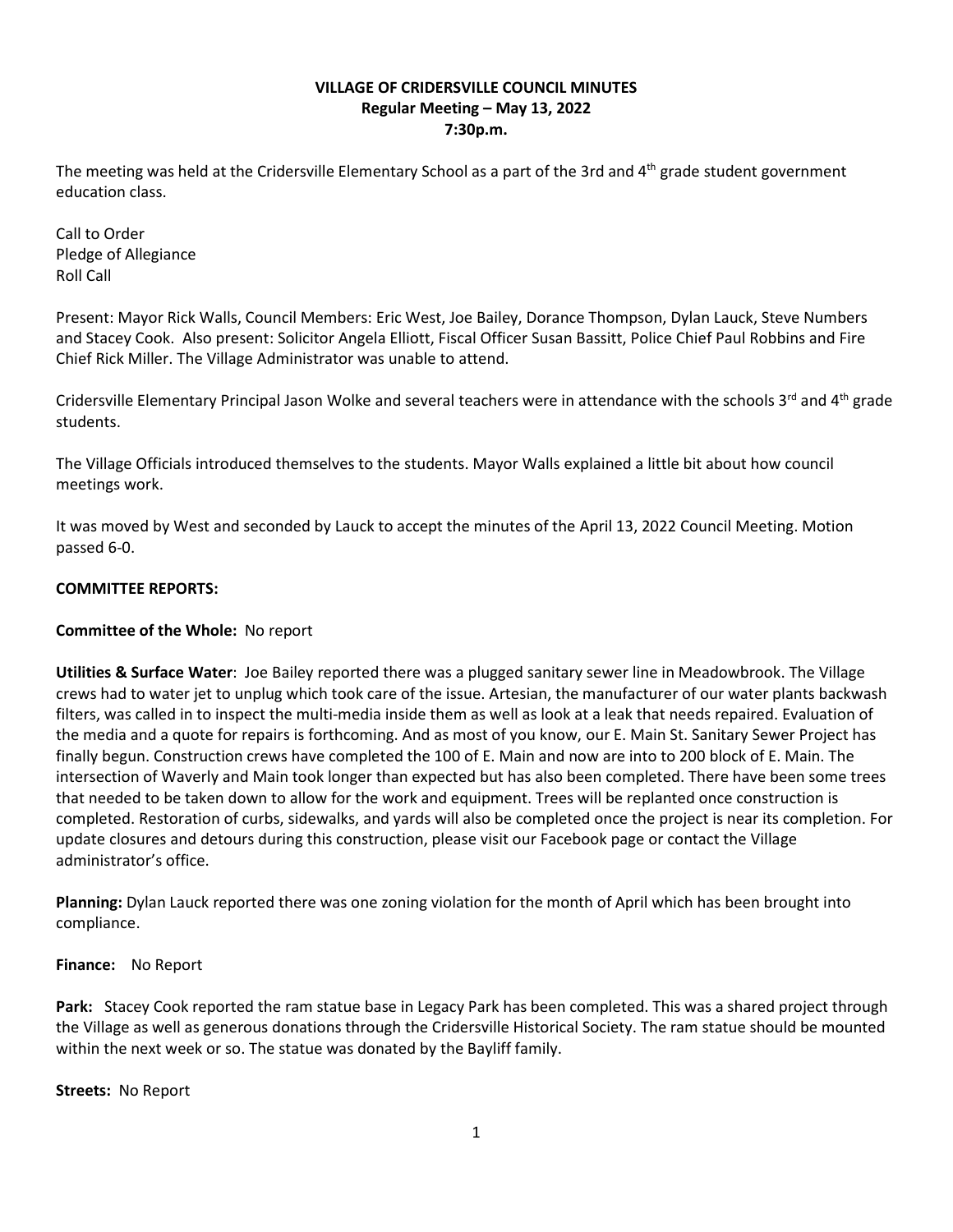**Properties:** Steve Numbers reported that the Village did receive the deed from the Cridersville Historical Society for the vacant property located at 307 E. High St. Filing of this deed will be completed within the next couple weeks through the county's auditor office. Our Ford F250 pickup was taken to Kerns Ford to have a couple repairs made. Those repairs amounted to \$1,700.00. Also, our Annual Community Clean-Up Day is this Saturday, May 14th from 8am-12pm in Tower Park. This is for current residents only at no charge. For further information on what is and is not accepted, Village residents can check out our Facebook page or contact the Village Administrator.

**Safety:** Fire Chief Miller stated there were 50 EMS calls and 6 Fire calls for a total of 56 calls in April. As of May 1, 2022 total calls were 282. He said all the fire vehicles including the ambulances have been inspected this year and are in good shape.

 Chief Miller stated the department needs to purchase the last of their 15 SCBA Air Packs. They will purchase 5 SCOTT Air Packs, 10-4500 psi/45-minute cylinders and 10 large face pieces. The invoice totals \$47,680.00. This total includes a \$2000.00 concession bargained for through previous purchases. On top of that, the department received a \$10,000.00 Equipment Grant from the State Fire Marshalls Office for 2022 for purchase of SCBA equipment. They were one of 7 departments receiving the maximum amount of \$10,000.00. Chief Miller asked the Village for \$37,680.00 from the Village Fire Fund to cover the remaining amount of the purchase. A resolution is on the agenda today under new business for the request.

Police Chief Robbins stated there were 93 calls for service in April, 2022. There were 118 in April of 2021. He said this was the first month since he took over as Chief in April, 2019 that there were less than 100 calls. He said he is very proud of that fact.

 Chief Robbins stated that it was brought to his attention that the Village of Spencerville is now offering \$20.00 per hour for new hire full time police officers. He wants to make Council aware and see if a discussion is needed. Currently the Cridersville Police Department has an ad on INDEED, over the past 3 weeks he has received no candidates.

 Chief Robbins said that he has worked over 100 hours in each of the last 3 pay periods. His overtime totaled 78 hours for those 3 pay periods. A Committee of the Whole was scheduled for May 24, 2022 at 6:00p.m. to discuss a plan to help the police department.

**OLD BUSINESS:** Nothing under old business.

#### **NEW BUSINESS:**

 **Mayor Walls introduced Resolution #2435, amending Resolution #2423, making permanent appropriations for current expenses and other expenditures of the Village of Cridersville, State of Ohio, during the fiscal year ending December 31, 2022, and declaring an emergency.** This resolution is approving the expense and amending appropriations for the Village to give the Cridersville Fire Department \$37,680.00 from the Village Fire Fund to purchase 5 SCOTT Air Packs, 10-4500 psi/45-minute cylinders and 10 large face pieces as requested by Chief Miller. Motion to accept the resolution and declare an emergency was made by Cook and seconded by West. Motion passed 6-0.

 **Mayor Walls introduced Ordinance #1702, enacting Chapter 178 providing for an excise tax on lodging by a hotel or transient accommodation.** The resolution would levy a three percent (3%) tax on accommodations in Cridersville. The ordinance states the money collected would be put in the General Fund. Stacey Cook pointed out a number of typographical errors and inconsistent wording in the document and would like to table the first reading until the corrections were made. Mayor Walls asked if Council would like to table the first reading until next month pending the changes or to go ahead with the first reading as is. After discussion, a motion to pass Ordinance #1702 for the first of three readings was made by West seconded by Bailey. Motion passed 6-0. The solicitor will revise the ordinance for next month.